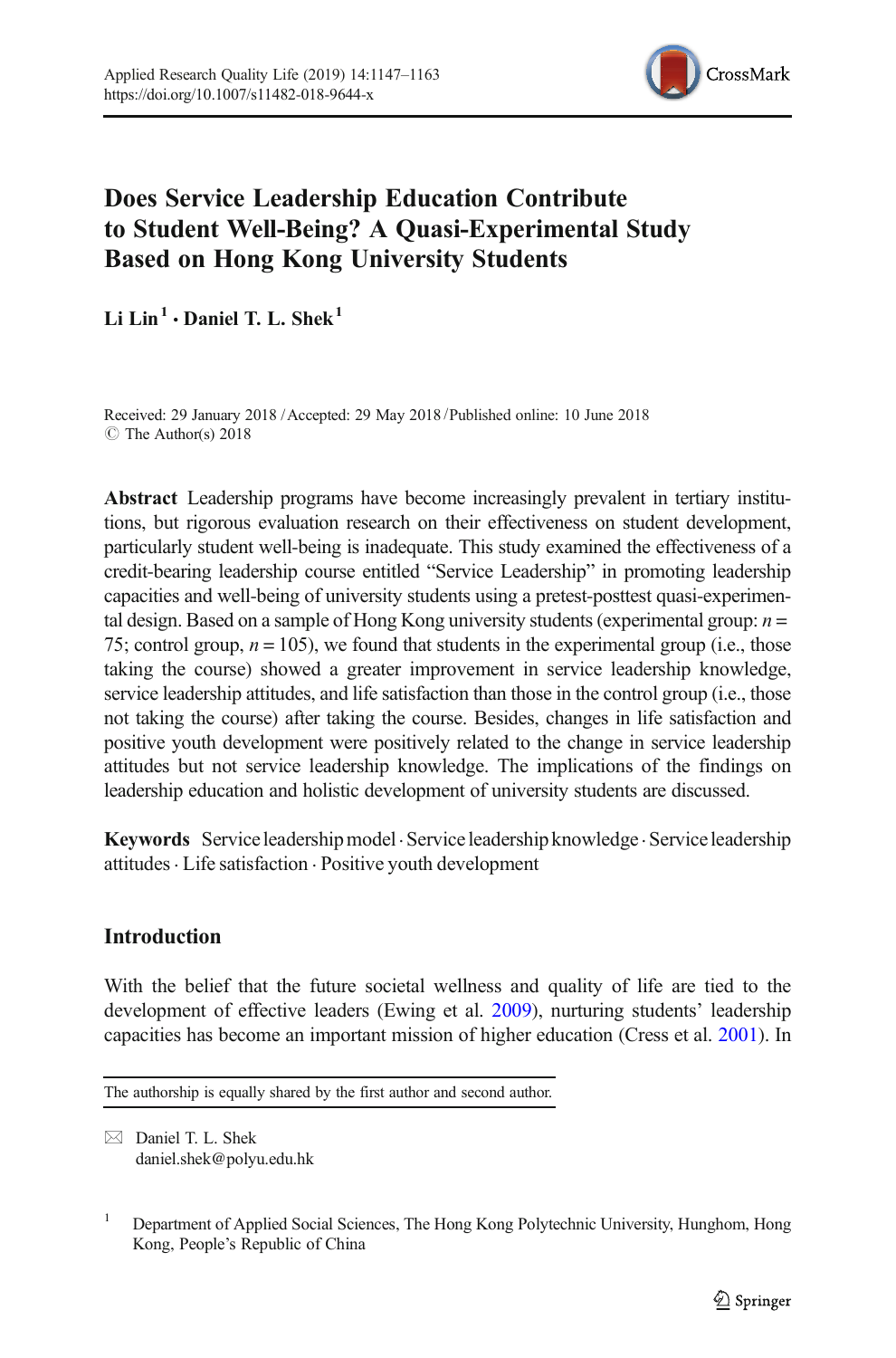fact, many leadership education and training programs have been offered in colleges and universities in both curricular and co-curricular forms (e.g., Brungardt et al. [2006;](#page-15-0) Riggio et al. [2003](#page-15-0); Sessa et al. [2009;](#page-16-0) Shek et al. [2017e\)](#page-16-0).

Despite the proliferation of leadership programs, several gaps in the literature should be noted. First, most studies that examined the impacts of leadership programs on student development did not clearly show the relationship between the leadership programs and student development (Shek and Ng [2017](#page-16-0)), as they often relied on one-group pretest-posttest design (e.g., Binard and Brungardt [1997](#page-15-0)) or correlational study linking leadership program experience to student developmental outcomes (e.g., Dugan and Komives [2010\)](#page-15-0). Second, when investigating the impacts of leadership programs, researchers or practitioners have seldom taken student well-being into account (see Cress et al. [2001](#page-15-0); Dugan and Komives [2007](#page-15-0)). This aspect is important because leadership program is generally implemented to promote personal growth, which possibly contributes to wellbeing (Ryan and Deci [2001\)](#page-16-0). Finally, it is not clear about how leadership programs are related to different aspects of student well-being.

This study was thus conducted to fill these gaps based on a leadership course entitled "Service Leadership" offered to undergraduate students in Hong Kong. First, we examined the effects of the course on leadership capacities and personal well-being of students by adopting a quasi-experimental design. Additionally, we explored the associations between the change in leadership capacities and the change in personal well-being. Findings of this study would shed light on the relationship of leadership program and student well-being, and bring new insights to the leadership development theory and leadership program implementation.

#### Leadership Programs in Higher Education

In the late twentieth century, the developed industrial countries and areas experienced a remarkable transformation of economic structure from manufacturing economy into service economy (Astin and Astin [1996;](#page-14-0) Chung and Bell [2012](#page-15-0); Rost [1991\)](#page-16-0). Leaders in the new service era are expected to be willing and capable to provide professional service, collaborate with others, manage social relationship, demonstrate moral values, empower their followers rather than simply boosting their authority, controlling their followers and maximizing productivity (Lusch et al. [2007;](#page-15-0) Rost [1991](#page-16-0)). Against this background, theories and models about leadership development of college students tended to regard leadership as a relational and ethical process, in which people of different parties collaborate to achieve an aspiration that contributes to common good, such as the social change model of leadership development (Astin and Astin [1996\)](#page-14-0), relational leadership model (Komives et al. [2005\)](#page-15-0), leadership challenge model (Kouzes and Posner [2002\)](#page-15-0), and service leadership model (Chung and Bell [2012;](#page-15-0) Shek et al. [2018\)](#page-16-0). For example, social change model proposed to promote students' leadership development based on social responsibility, which consists of seven core values across individual domain (i.e., consciousness of self, congruence, and commitment), group domain (i.e., collaboration, common purpose, and controversy with civility), and societal domain (i.e., citizenship; Astin and Astin [1996](#page-14-0)). The advocates (e.g., Dugan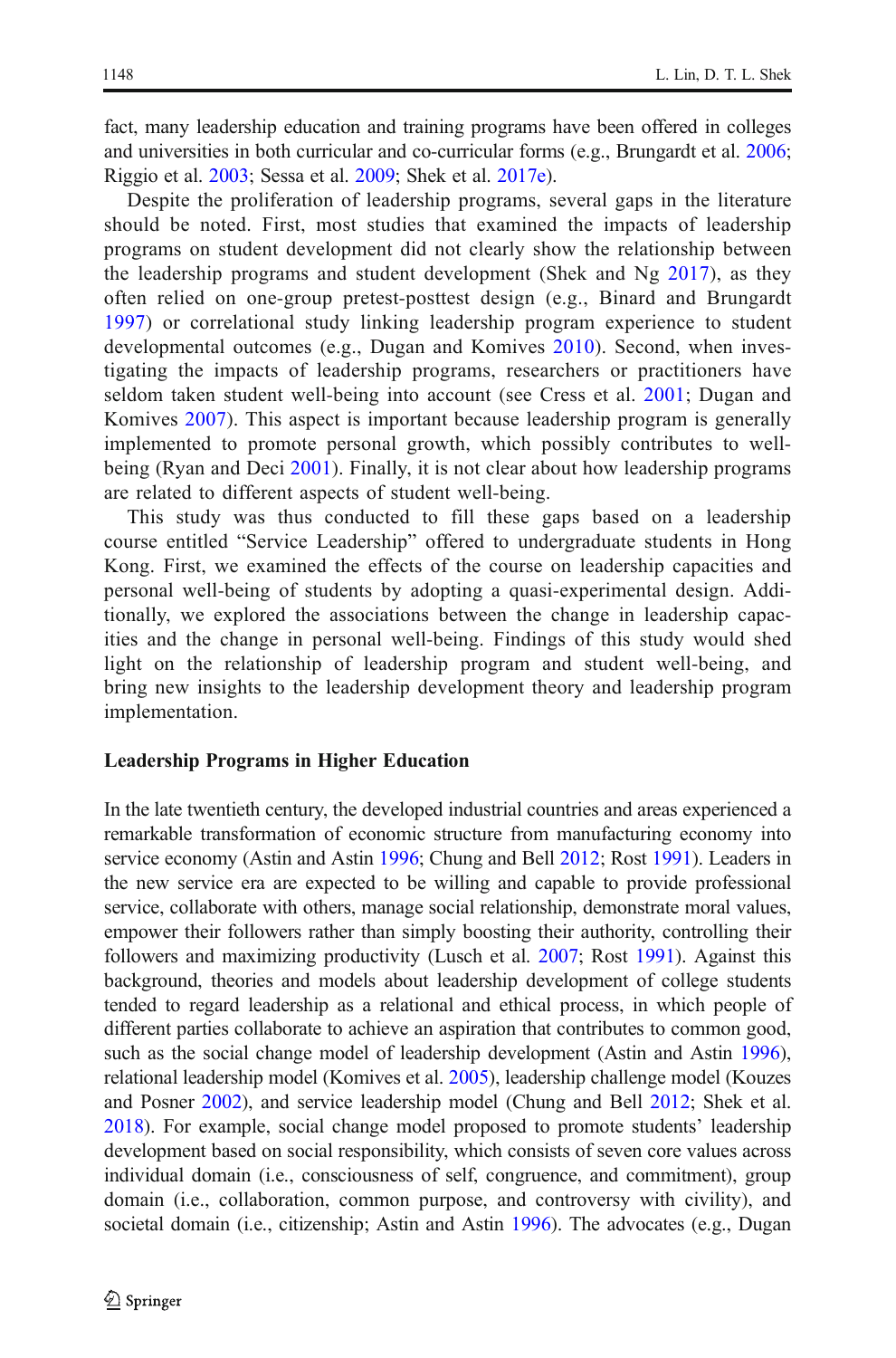and Komives [2007](#page-15-0)) believed that these leadership capacities enable students to make a social change for the common good.

Another example is the service leadership model proposed by Po Chung, the cofounder of DHL International (Chung and Bell [2012](#page-15-0)). Service leadership was defined as "satisfying needs by consistently providing quality personal service to everyone one comes into contact with, including one's self, others, groups, communities, systems, and environments" (Chung [2011\)](#page-15-0). In contrast with the notion that regards leadership as an instrument for boosting fame and profit, service leadership regards the willingness and capacity to provide service as the essential quality of leaders. The major principle of practicing service leadership is to demonstrate competencies, moral character, and caring disposition, because these qualities would determine the service leadership effectiveness (Shek et al. [2018\)](#page-16-0). Service leadership places greater importance on moral character and caring disposition, as they are believed to largely affect the trustworthiness of the leaders, which is critical in service economies (Chung and Bell [2015\)](#page-15-0). Furthermore, service leadership emphasizes each person's potential and capacities in developing and practicing leadership regardless of their positions, acknowledges that "everyone is (and can be) a leader", and encourages continuous commitment to making self-improvement (Shek et al. [2018\)](#page-16-0).

According to the contemporary leadership development models, leadership programs have shifted their focus on building up management skills to that on cultivating collaboration qualities, caring disposition, moral values, and other capacities that facilitate the attainment of common good (Rost and Barker [2000\)](#page-16-0). Leadership programs are usually intentionally designed and offered to students to provide them with opportunities to learn knowledge, skills, values and beliefs related to leadership (Haber [2006](#page-15-0)). They include leadership training, leadership education and leadership development, which are subtly different (Dugan et al. [2011\)](#page-15-0). While leadership training focuses on skill building in specific areas such as conflict resolution and effective communication, leadership education extends the learning beyond the acquisition of functional skills to enhance students' knowledge and capacities across a variety of contexts, and leadership development emphasizes personal growth in leadership learning such as deepening self-understanding.

Previous studies have shown that leadership program experience in the college period is related to students' greater leadership capacity. For example, a national survey in the United State found that students who had ever participated in short-, moderate-, and long-term formal leadership programs reported greater leadership efficacy and social responsible leadership capacity than those non-participants (Dugan and Komives [2007](#page-15-0)). Another study based on ten tertiary institutions in the United States found that students with experience in leadership programs demonstrated higher levels of leadership understanding and commitment, leadership skills, personal and societal values, civic responsibility, as well as multicultural awareness and community orientation than those without such experience (Cress et al. [2001\)](#page-15-0). Additionally, a few program evaluation studies also reported the effectiveness of leadership education programs. For example, based on the social change model, Rosch and Caza ([2012](#page-16-0)) found that students showed greater leadership capacities in the commitment to serving the collectives, working with a common purpose, handling controversy with civility, and citizenship after joining the voluntary short-term leadership programs.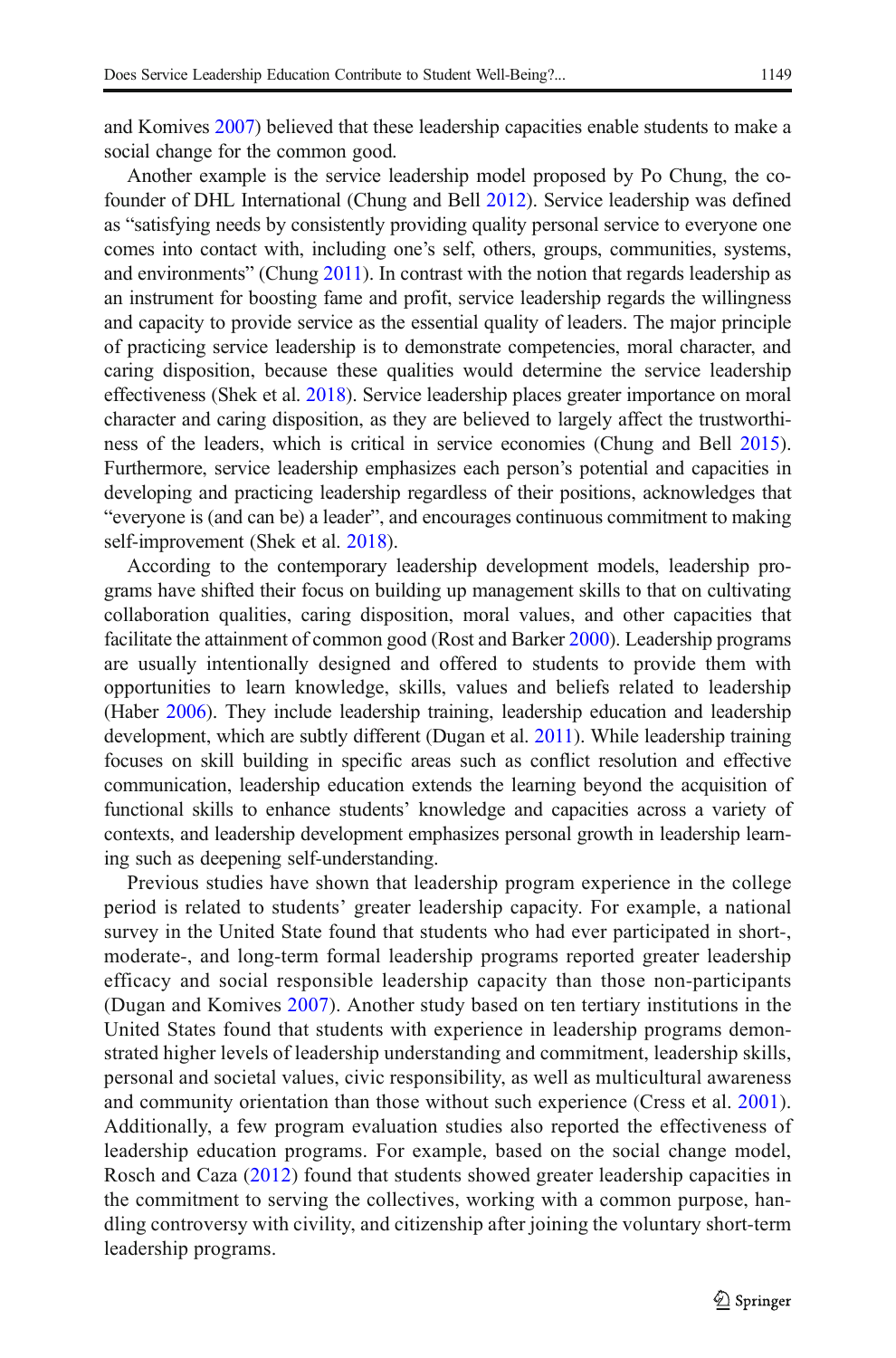#### Research Gaps

Inspiringly, this body of literature indicates that leadership programs help with the leadership development of college students. However, few studies are able to inform the causal relationship between leadership program and students' developmental outcomes. Previous studies often used the correlational design (e.g., Dugan and Komives [2010\)](#page-15-0), the pretest-posttest design without a control group (e.g., Rosch and Caza [2012](#page-16-0)) or the posttest-only design (e.g., Black and Earnest [2009](#page-15-0)), while these research designs are low in internal validity. In other words, it is still not clear whether participation in leadership programs leads to students' improvement in leadership capacities. The ideal solution to this question is to examine the impact of leadership programs by using a true experimental design with random allocation of participants. However, it is difficult to adopt a true experimental design in an evaluation study of leadership program because participants usually choose to join a program based on their interests and schedules. Thus, a more feasible solution is to adopt a quasi-experimental design. Admittedly, compared with a true experimental design, a quasi-experimental design is weaker in demonstrating a causal relationship, but it can provide information to infer causal relationship by including a control group, and it has greater external validity (Royse et al. [2010\)](#page-16-0).

Furthermore, previous studies primarily focused on the effect of leadership programs on diverse leadership capacities, while overlooked the effects on student well-being. Although it is justifiable that student well-being may not be the intended learning outcome of a leadership program, leadership program is possibly contributive to the enhancement of student well-being. Well-being can be conceptualized into hedonistic well-being which refers to the presence of pleasure and absence of pain, and eudaimonic well-being which pertains to personal growth and degree to which the said individual is fully functioning (Ryan and Deci [2001](#page-16-0)). A leadership program aimed to enhance leadership capacities actually represents an endeavor to enhance personal growth of students. If students have an improvement in leadership capacities, they would probably experience a sense of growth and an increase in positive functioning, which are the essence of eudaimonic well-being. In addition, leadership education may also improve students' hedonistic well-being. The improvement of various leadership capacities may generate self-confidence among students, which brings students good feelings. The improvement of leadership efficacy found in Dugan and Komives's [\(2007\)](#page-15-0) study has indicated that leadership program may increase students' positive self-evaluation at least in the leadership domain, which may be generalized into overall happiness. However, it is also possible that the leadership learning process is painstaking, which makes the students feel distressed or frustrated. Therefore, it is worth linking leadership program to student well-being. In so doing, we can expand the scopes of leadership development theory and leadership programs.

Given the possible effect of leadership program on student well-being, it is necessary to explore which learning outcome is related to the change of well-being. Good leadership requires a mixture of knowledge, attitudes and skills (Colfax et al. [2010\)](#page-15-0), and thus leadership development usually involves the growth in the knowing, being, and doing (see Komives et al. [2013\)](#page-15-0). However, whether the improvement in their understanding in leadership (i.e., knowledge acquisition), endorsement in beliefs and values favorable for effective leadership (i.e., attitudinal change), or specific skills in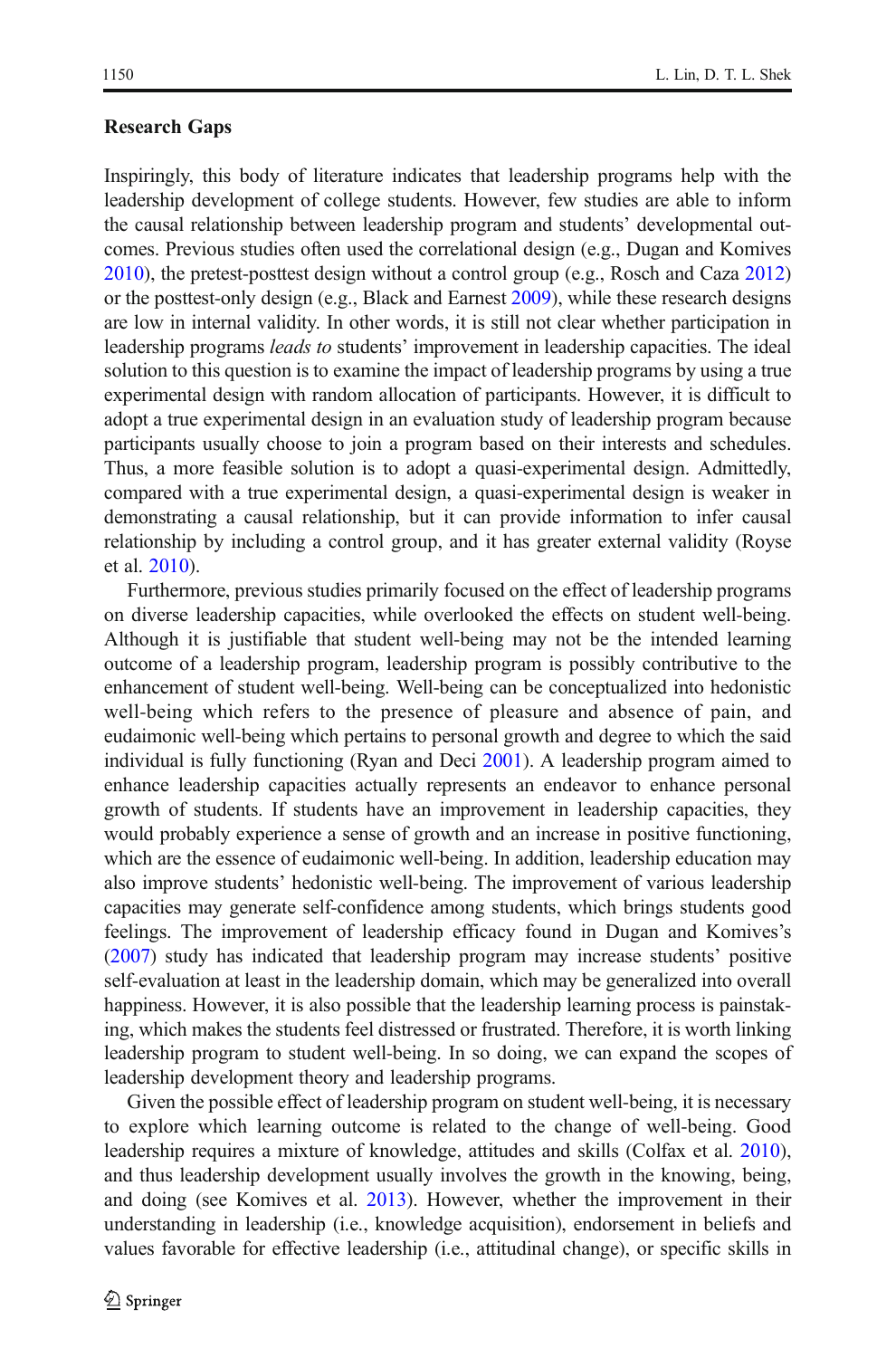practicing leadership (i.e., skills improvement) would be related to the increase of student well-being remains to be an interesting theoretical question. Addressing this question would help to explicate the relationship between leadership development and personal well-being, which would bring new insights to the holistic development of college students.

### The Current Study

With reference to the literature gaps mentioned above, we conducted a study with two major objectives. The first objective is to examine the effects of a leadership program on both leadership capacities and well-being of students by using a design with greater internal validity. The second objective is to explore the relationship between leadership capacities and well-being over the learning process. We tried to address these two objectives based on a leadership course entitled "Service Leadership".

#### The course "Service Leadership"

According to the aforementioned service leadership model (Chung and Bell [2012;](#page-15-0) Shek et al. [2018\)](#page-16-0), scholars and practitioners in Hong Kong endeavored to design and implement service leadership programs, in order to nurture students into competent, moral and caring leaders that are required by service economies (for the introduction of different service leadership education initiatives in Hong Kong, see Shek and Chung [2015\)](#page-16-0). The course "Service Leadership" is one of the service leadership education initiatives, which is offered in the authors' institutions for the undergraduates regardless of their majors. This course has thirteen three-hour lectures, with the content including service leadership ideology, intrapersonal and interpersonal competencies, moral character, caring disposition, and other postindustrial leadership models (see Shek et al. [2013\)](#page-16-0). This subject was awarded the Bronze Award in the QS Reimagine Education Awards 2016.

According to Dugan et al.'s [\(2011](#page-15-0)) rationale, the course "Service Leadership" is a leadership education and development program instead of leadership training program. Specifically, it underscores the holistic development of students, and thus students are expected to understand the knowledge about service leadership, appreciate service leadership beliefs and practices, reflect on their service leadership capacities, and improve their capacities to practice service leadership upon completion of the course. Besides lecturing, teachers use experiential and reflective learning approaches such as role play, group discussion, group debate, and self-reflection exercises to facilitate students' learning.

Previous studies based on multiple evaluation approaches (i.e., one-group pretest-posttest, post-course subjective outcome evaluation, and qualitative evaluation) have demonstrated the benefits of this course on student development (Shek and Lin [2015](#page-16-0)). Students who took this course experienced an increase in selfleadership, caring disposition, moral character, service leadership beliefs, life satisfaction, and positive youth development (Shek and Lin [2017\)](#page-16-0). However, without a control group, the previous studies could not exclude the possibility of natural growth in leadership capacities (Dugan and Komives [2010](#page-15-0)) and wellbeing during the college life (Shek et al. [2017d](#page-16-0)).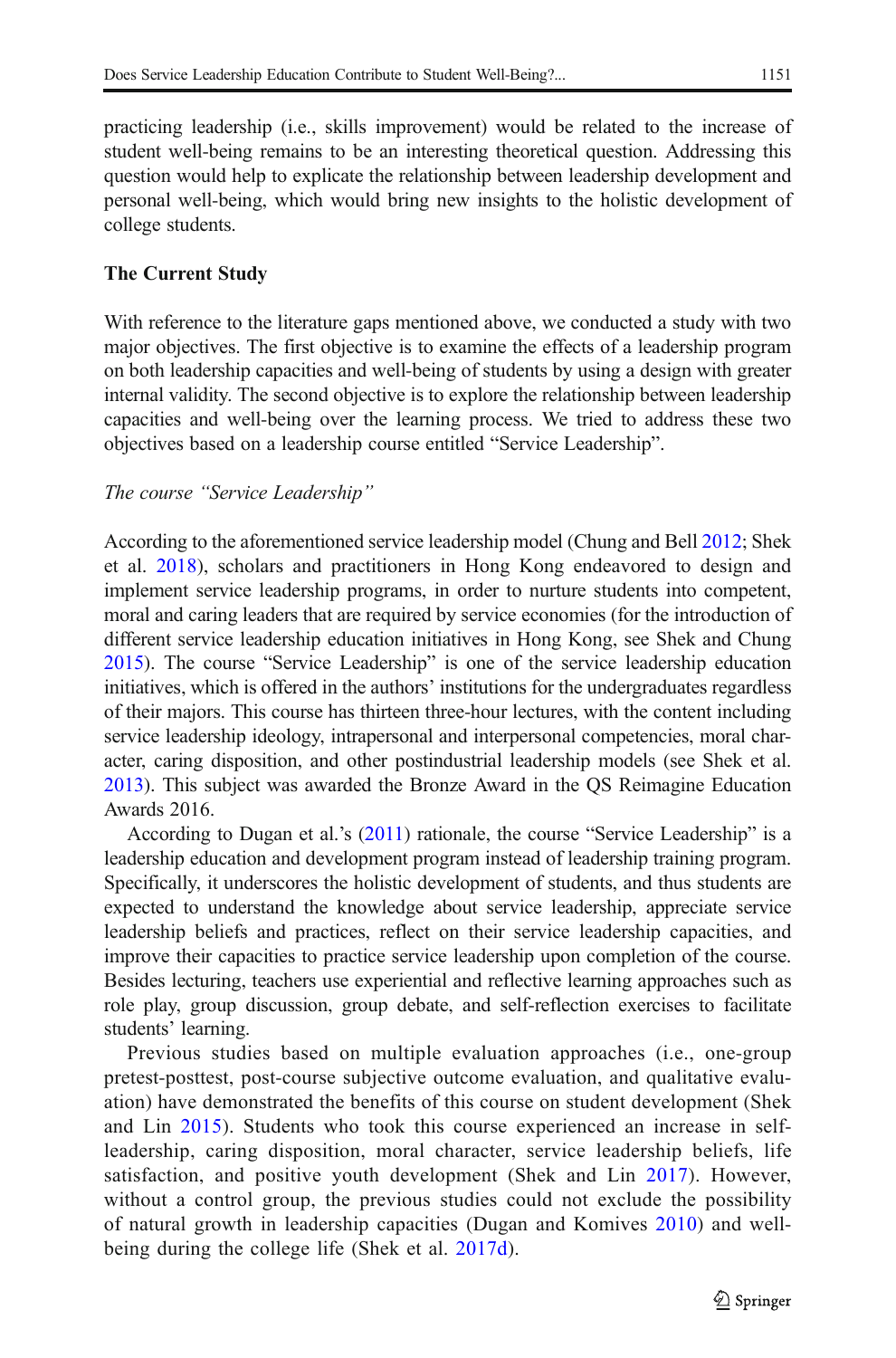#### Research questions and hypotheses

According to the reasoning above, the first research question we addressed is whether the course "Service Leadership" is effective in enhancing students' leadership capacities and well-being. We attempted to answer this question through a pretest-posttest quasi-experimental design, in which students who took the course "Service Leadership" served as the experimental group whereas students who had never taken any courses related to service leadership served as the control group.

We measured two outcomes related to leadership capacity (i.e., service leadership knowledge and service leadership attitudes). Service leadership knowledge entails the background, concepts, principles, functionality regarding service leadership and its specific components (e.g., intrapersonal and interpersonal competencies, caring disposition, and moral character; Shek et al. [2017c\)](#page-16-0). This body of knowledge (i.e., knowing) serves as a cognitive foundation of service leadership practice (Shek and Lin [2017\)](#page-16-0). Service leadership attitudes refer to a set of attitudes toward desirable leadership qualities and practices upheld by the service leadership model (e.g., readiness to serve others, belief in everyone's potential to be a leader, moral character, caring disposition, continuous commitment to self-improvement; Shek et al. [2017b](#page-16-0)). The attitudes reflect one's awareness of his/her inner values and beliefs about ideal leadership (i.e., being), which would influence how a person behaves as a leader (Bass and Steidlmeier [1999\)](#page-14-0). Therefore, both service leadership knowledge and attitudes are important parts of leadership capacities that facilitate effective practices of service leadership. Besides, we measured two outcomes representing hedonistic well-being (i.e., life satisfaction) and eudaimonic well-being (i.e., positive youth development), respectively. Life satisfaction refers to the cognitive evaluation on one's life condition, and such a satisfaction is the essential component of hedonistic well-being (i.e., subjective well-being; Ryan and Deci [2001\)](#page-16-0). Positive youth development pertains to optimal functioning in cognitive, social, emotional, moral and behavioral domains, which is regarded as an indicator of eudaimonic well-being (Shek et al. [2017d\)](#page-16-0). We expected that the pretest-posttest change in these outcome variables would vary depending on the experimental vs. control group, insofar, students in the experimental group would experience a greater improvement in leadership capacities (Hypothesis 1) and well-being (Hypothesis 2), compared with those in the control group.

The second question inquires whether the pretest-posttest change in service leadership knowledge and service leadership attitudes would be related to the change in life satisfaction and positive youth development (i.e., correlated change). As there is no study addressing this inquiry before, this part of analysis is exploratory in nature. We did not make any specific hypothesis. However, it was conjectured that changes in the service leadership capacities would be related to changes in well-being attributes.

#### Data Analysis Plan

To understand the effectiveness of the course "Service Leadership", we performed four repeated measure ANOVA on four outcomes (i.e., service leadership knowledge, service leadership attitudes, life satisfaction and positive youth development) with pretest-posttest change as a within-subjects variable and the treatment group (i.e., experimental vs. control group) as a between-subjects variable. In addition, to examine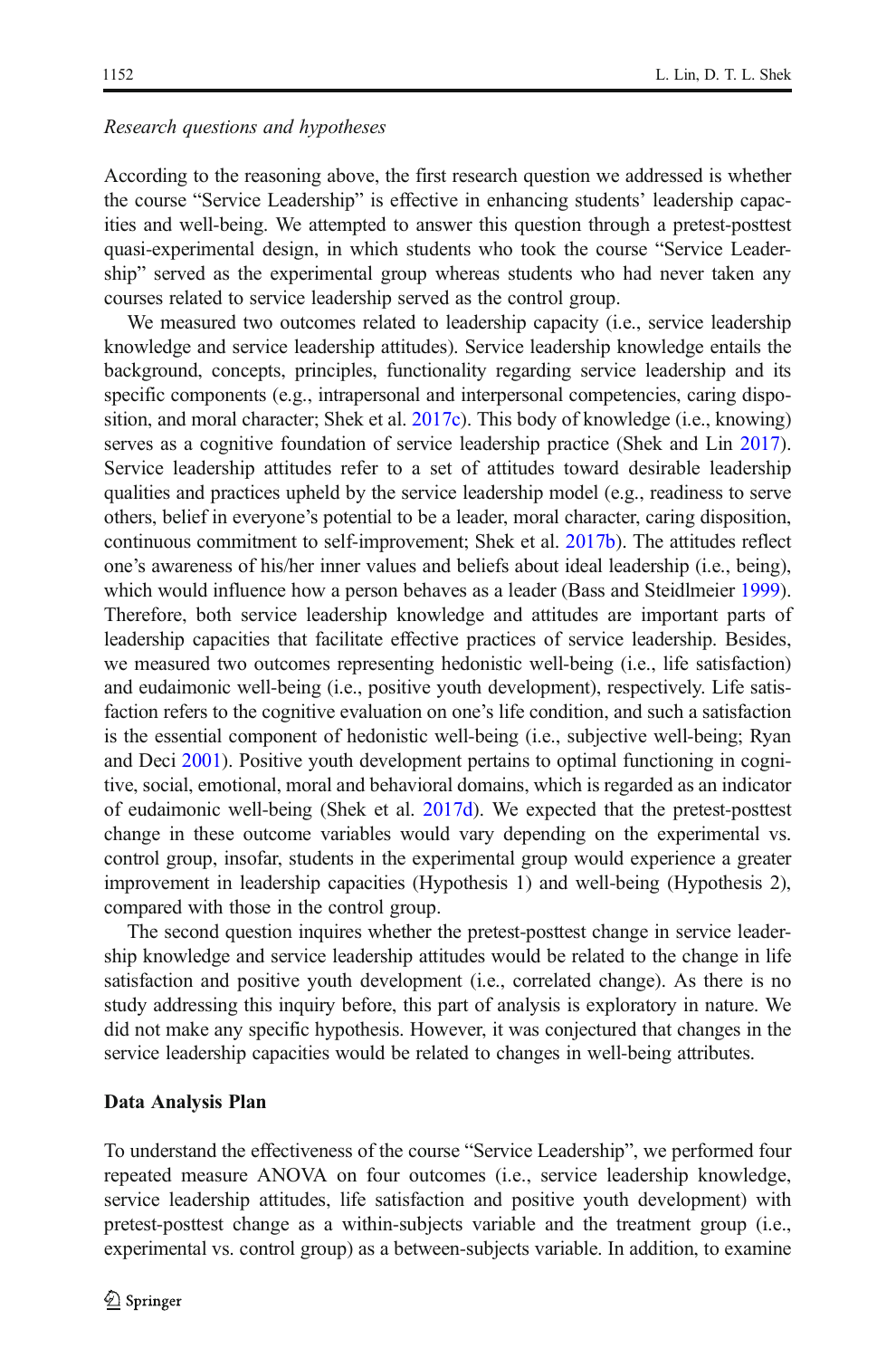the associations between the change in service leadership qualities and personal wellbeing, we ran four cross-lagged models in AMOS 22.0 with the overall sample. As shown in Fig. 1, each model contained a pair of a service leadership variable (i.e., knowledge and attitudes) and a well-being variable (i.e., life satisfaction and positive youth development). The correlation of residuals indexed the associations between the change in service leadership capacities and personal well-being (i.e., correlated change). We estimated the correlated change by controlling the concurrent association of variables at the pretest, the temporal stability of each variable, and the cross-lagged effect of one leadership variable on the well-being variable and the reversed crosslagged effect. Such a model allowed us to have a precise and stringent examination on the amount of correspondence in the within-individual changes across two variables while excluding the contamination of other associations of the variables (see Allemand and Martin [2016](#page-14-0)). It should be noted that these models were saturated models because all variables were associated with each other. Therefore, they had zero degree of freedom and demonstrated a perfect fit to the data. This statistical model was often used to study the correlated change of different personality traits with an ultimate objective to identify a similar acting mechanism underlying the development of multiple traits (see Klimstra et al. [2013](#page-15-0)). Here, it allowed us to investigate if leadership capacity and well-being grew together during the course.

### Methods

#### Participants and Procedure

A pretest-posttest quasi-experimental design was adopted in this study, in which a total of 208 university students participated in the pretest and 190 university students participated in the posttest. 182 students participated in both the pretest and posttest, with 77 students who took the course "Service Leadership" serving as the experimental group and 105 students who had never taken any courses related to service leadership serving as the control group. However, as two students were in the middle age, we removed these two cases from the experimental group in order to reach a conclusion for young people. Therefore, we used a sample of 75 students in the experimental group (Mean age = 20.36,  $SD = 1.60$ ) and 105 students in the control group (Mean age = 19.20,  $SD = 1.23$ ). The experimental group was generally older than the control group  $(t_{(178)} = 5.51, p < .001)$ , but the gender ratios  $(\chi^2_{(1)} = 2.42, p > .05)$  and grade



Fig. 1 Illustration of the model of correlated change. *Note*. Res = residual of the corresponding variable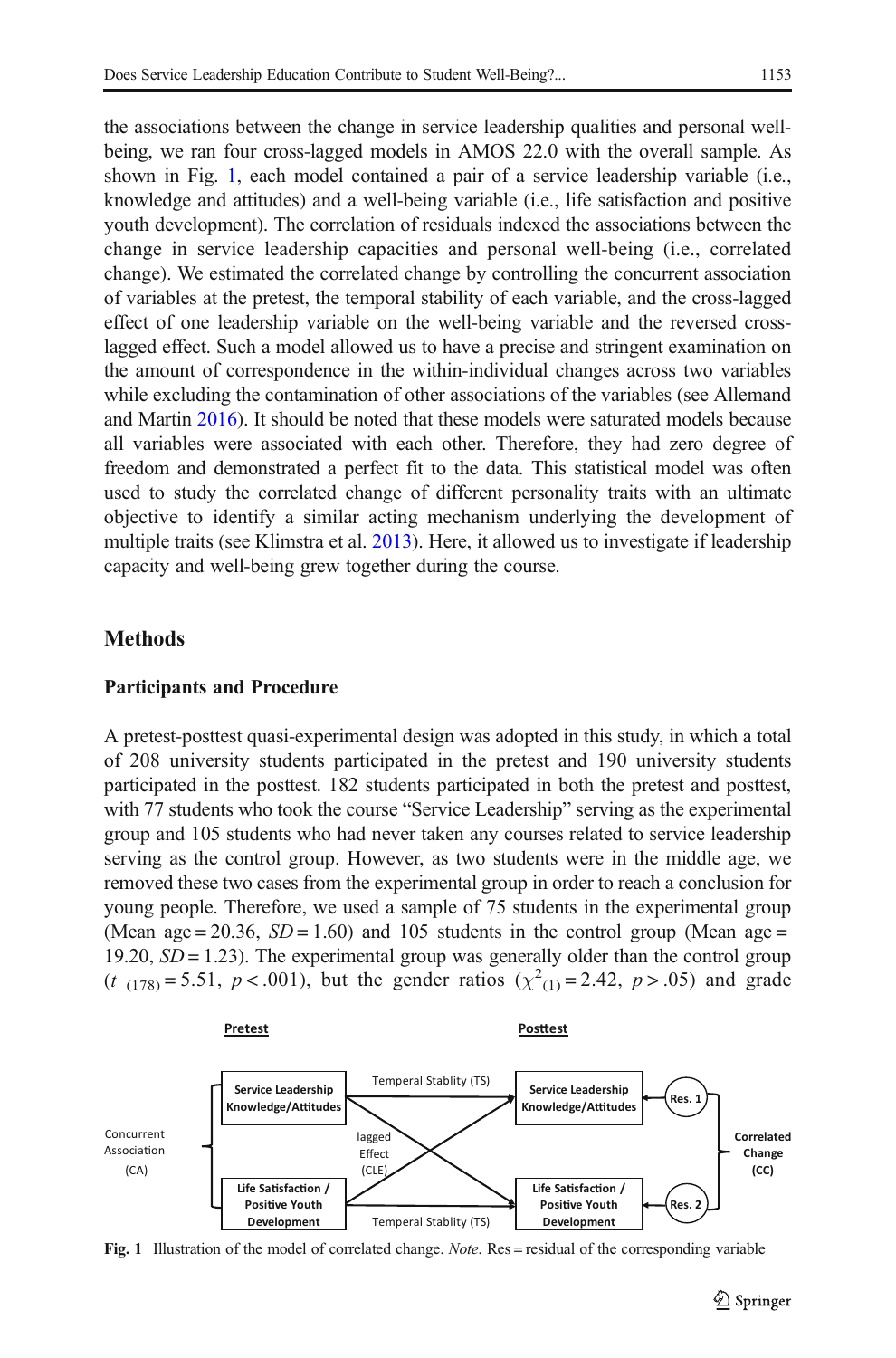distributions ( $\chi^2_{(3)}$  = 3.00, p > .05) were not different between the two groups (see Table 1).

For the pretest, students completed the first battery of questionnaires in a selfadministrated manner during the first three weeks of the course. For the experimental group, students completed the questionnaires at the first time they attended the lecture. Due to the course add/drop during the first two academic weeks, a few students attended the class from the third week. For the posttest, students completed the questionnaires in a self-administrated manner during the last two academic weeks (i.e., 12th or 13th week). Students' individual informed consent had been obtained before the administration of the pretest.

#### **Instruments**

#### Well-being

Life satisfaction was assessed by The Satisfaction with Life Scale (Diener et al. [1985\)](#page-15-0), which has been successfully validated in the Chinese contexts (e.g., Shek [2004\)](#page-16-0). Participants were required to report to what extent they agree or disagree with the five statements (e.g., "The conditions of my life are excellent") on a 6-point Likert scale. Positive youth development was assessed by a 10-item trimmed-version of Chinese Positive Youth Development Scale that has been used in previous studies evaluating the effectiveness of the course "Service Leadership" (Shek et al. [2017a;](#page-16-0) Shek et al. [2014\)](#page-16-0). Each item measures one positive youth development attribute, including social competence, cognitive competence, emotional competence, behavioral competence, moral competence, self-determination, belief in the future, clear and positive identity, spirituality, and resilience. A mean score was taken to indicate the overall positive youth development level. Both scales demonstrated satisfactory internal consistencies at the pretest and posttest (see Table [2\)](#page-8-0).

Service leadership knowledge

The 50-item version of The Service Leadership Knowledge Scale (SLK-SF-50) was used to test the "what" about service leadership that the students need to know before they apply service leadership (Shek et al. [2017c\)](#page-16-0). Students were required to answer 50 multiple-choice questions about the major knowledge points, including major principle,

| Group        | No. of Participants |              |              |             |     |  |  |
|--------------|---------------------|--------------|--------------|-------------|-----|--|--|
|              | Male                |              | Female       | Total       |     |  |  |
| Experimental | $25(33.3\%)$        |              | 50 (66.7%)   |             | 75  |  |  |
| Control      | 24 (22.9%)          |              | $81(77.1\%)$ |             | 105 |  |  |
|              | Grade 1             | Grade 2      | Grade 3      | Grade 4     |     |  |  |
| Experimental | 52 (69.3%)          | $19(25.3\%)$ | $3(4.0\%)$   | $1(1.30\%)$ | 75  |  |  |
| Control      | 60 (57.14%)         | 35 (33.33%)  | $8(7.62\%)$  | $2(1.90\%)$ | 105 |  |  |

Table 1 Characteristics of participants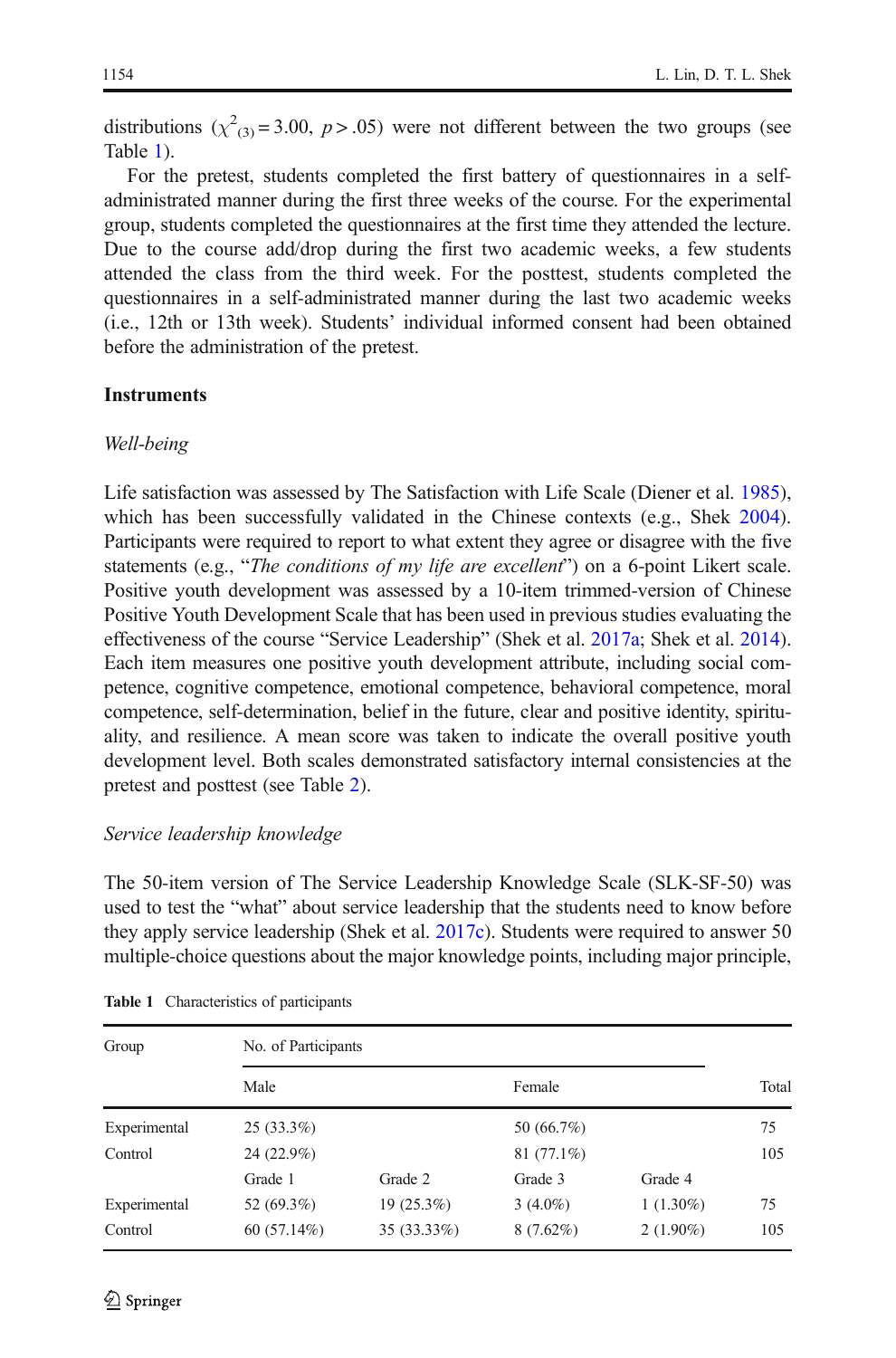<span id="page-8-0"></span>

|                                                                                                                                                  |              | Prestest     |              |                          | Posttest |                 |                          | Pretest-posttest  |            | Group effect      |            | Interaction       |            |
|--------------------------------------------------------------------------------------------------------------------------------------------------|--------------|--------------|--------------|--------------------------|----------|-----------------|--------------------------|-------------------|------------|-------------------|------------|-------------------|------------|
|                                                                                                                                                  |              | $\cancel{N}$ | $\mathbb{S}$ | ₫                        | Z        | S <sub>D</sub>  | ₫                        | Ŀ                 | $\eta_p^2$ | F                 | $\eta_p^2$ | F                 | $\eta_p^2$ |
| Service Leadership Knowledge                                                                                                                     | Control      | 33.61        | 5.74         | .75                      | 33.71    | 6.75            | 82                       | $8.87^{b}$        | <b>CFO</b> | 37                | $\approx$  | $7.58^b$          | (4)        |
|                                                                                                                                                  | Experimental | 32.91        | 7.67         | 85                       | 35.57    | 8.09            | 89                       |                   |            |                   |            |                   |            |
|                                                                                                                                                  | Combined     | 33.32        | 6.60         | 80                       | 34.49    | 7.37            | 85                       |                   |            |                   |            |                   |            |
| Service Leadership Attitudes <sup>#</sup>                                                                                                        | Control      | 4.79         | 36           | 96                       | 4.81     | 36              | 50                       | $10.07^{b}$       | .054       | S.                | 000        | 6.30 <sup>a</sup> | 033        |
|                                                                                                                                                  | Experimental | 4.74         | 43           | 98                       | 4.89     | $\overline{40}$ | 97                       |                   |            |                   |            |                   |            |
|                                                                                                                                                  | Combined     | 4.77         | 39           | .97                      | 4.84     | 38.             | .97                      |                   |            |                   |            |                   |            |
| Positive youth development                                                                                                                       | Control      | 4.52         | 43           | .76                      | 4.58     | 49              | $\overline{\mathscr{E}}$ | 5.76 <sup>a</sup> | 031        | $10.03^{\circ}$   | 056        | 52                | 003        |
|                                                                                                                                                  | xperimental  | 4.70         | 51           | $\overline{\mathscr{E}}$ | 4.80     | 45              | 84                       |                   |            |                   |            |                   |            |
|                                                                                                                                                  | Combined     | 4.60         | 47           | .80                      | 4.67     | 49              | $\overline{\mathscr{E}}$ |                   |            |                   |            |                   |            |
| Life Satisfaction                                                                                                                                | Control      | 3.96         | 1.           | .79                      | 3.97     | $\overline{2}$  | 82                       | $10.46^{\circ}$   | .056       | 8.54 <sup>b</sup> | 940        | $10.22^{b}$       | .054       |
|                                                                                                                                                  | Experimental | 4.08         | .77          | 86                       | 4.41     | 1.              | 87                       |                   |            |                   |            |                   |            |
|                                                                                                                                                  | Combined     | 4.01         | .73          | .82                      | 4.16     | 74.             | 85                       |                   |            |                   |            |                   |            |
| <sup>#</sup> the reliability of the subscale of attitudes toward service was not acceptable and thus this subscale was removed from the analyses |              |              |              |                          |          |                 |                          |                   |            |                   |            |                   |            |

Table 2 Results of descriptive analyses and repeated measure ANOVA analyses Table 2 Results of descriptive analyses and repeated measure ANOVA analyses

 ${}^{a}p$  < .05;  ${}^{b}p$  < .01;  ${}^{c}p$  < .001  ${}^{a}p$  < .05;  ${}^{b}p$  < .01;  ${}^{c}p$  < .001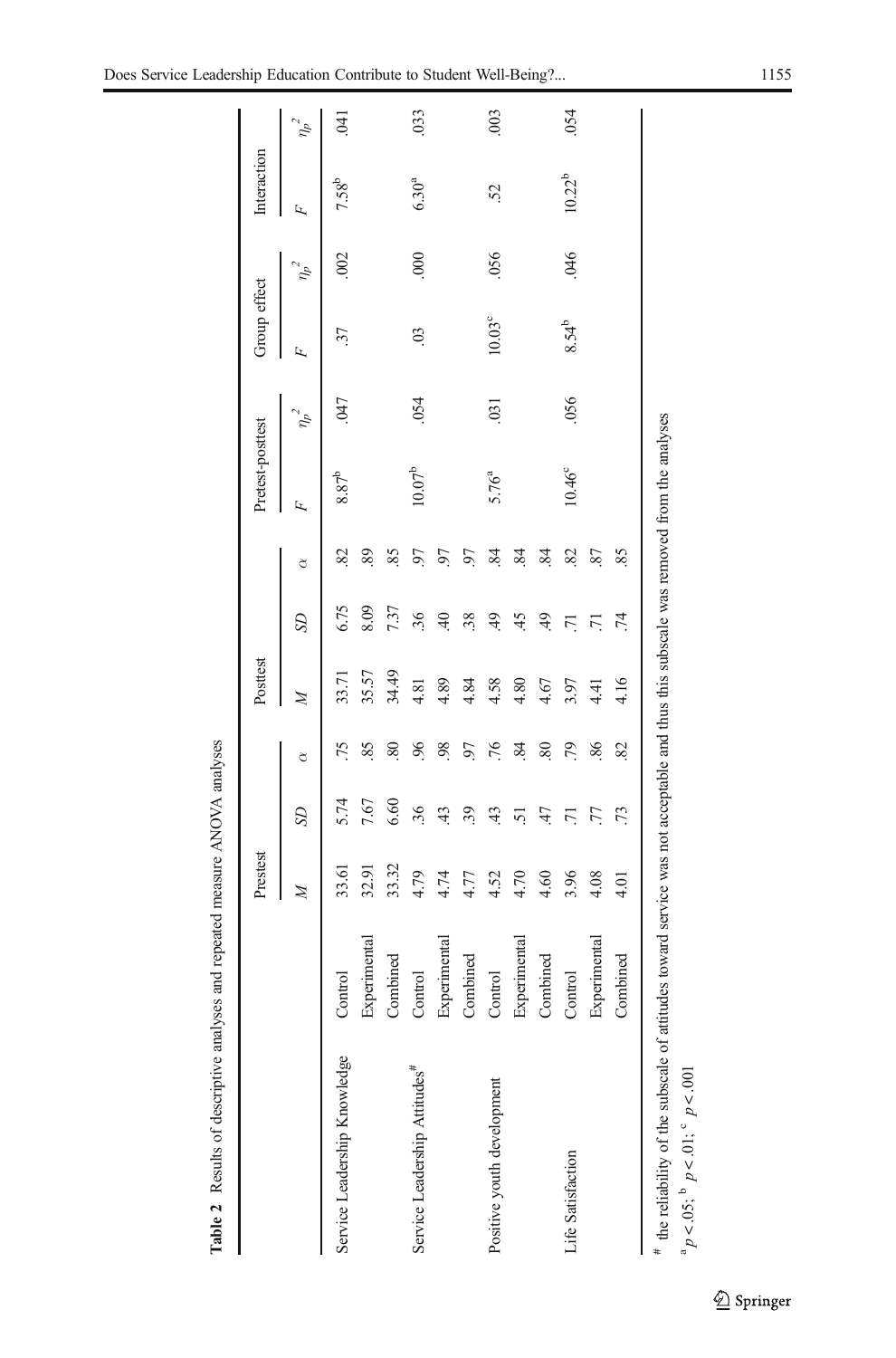core beliefs, service leadership qualities, and socio-economical background relevant to the service leadership model. The correct answers were coded as 1 and incorrect answers as 0. A sum score was taken to indicate how much students understand service leadership. A previous study suggests that students who had taken the course "Service Leadership" had better performance on these questions than those who had never taken any courses related to service leadership (Shek and Lin [2017\)](#page-16-0). The internal consistency of SLK-SF-50 was good (see Table [2\)](#page-8-0).

#### Service leadership attitudes

The 132-item version of The Service Leadership Attitudes Scale (SLA-LF-132) was developed to measure students' attitudes toward service leadership. Participants indicate their agreement toward 132 statements describing desirable leadership process, qualities, practices that are advocated by the service leadership model on a 6-point Likert scale  $(1 =$  strongly disagree;  $6 =$  strongly agree). A previous study (Shek et al. [2017b](#page-16-0)) suggests that the content validity of SLA-LF-132 is satisfactory based on three experts' feedbacks. The SLA-LF-132 assesses respondents' attitudes toward ten aspects of description about service leadership. The subscales of service orientation ( $\alpha s = .64 \&$ .65), "everyone can be a leader" ( $\alpha$ s = .77 & .77), distributed leadership ( $\alpha$ s = .76 & .80), employability ( $\alpha$ s = .78 & .66), personalized service ( $\alpha$ s = .69 & .70), competencies ( $\alpha$ s = .96 & .96), moral character ( $\alpha$ s = .92 & .90), caring disposition ( $\alpha$ s = .92 & .92), and commitment to continuous improvement ( $\alpha s = .79 \& .78$ ) demonstrated acceptable internal consistencies at the pretest and posttest, respectively, but the subscale of attitudes toward service was problematic ( $\alpha$ s = .13 & -.15). We thus removed this subscale and took a mean score across all the other subscales for the following analyses.

### **Results**

The first set of analyses were conducted to verify the impact of the course "Service Leadership" on students'service leadership capacities and well-being. At the pretest, four independent t-tests revealed that although the experimental group reported higher levels of positive youth development compared with the control group  $(t<sub>(180)</sub> = 2.65, p < .01)$ , there was no group difference (i.e., experimental vs. control group) in the levels of service leadership knowledge, service leadership attitudes and life satisfaction ( $ps > .05$ ). These findings indicated that students' backgrounds in the service leadership learning and well-being were generally comparable between the two groups. Next, four repeated measure ANOVA analyses were performed. As shown in Table [2,](#page-8-0) the pretest-posttest change was significant in all the variables, which indicated there was an upward trend in service leadership knowledge, service leadership attitudes, life satisfaction, and positive youth development from pretest to posttest. Additionally, group differences were detected on the overall levels of life satisfaction and positive youth development, with experimental group (vs. control group) reporting higher levels. More importantly, the interaction effects of group and pretest-posttest change were significant on service leadership knowledge, service leadership attitudes, life satisfaction but not on positive youth development, which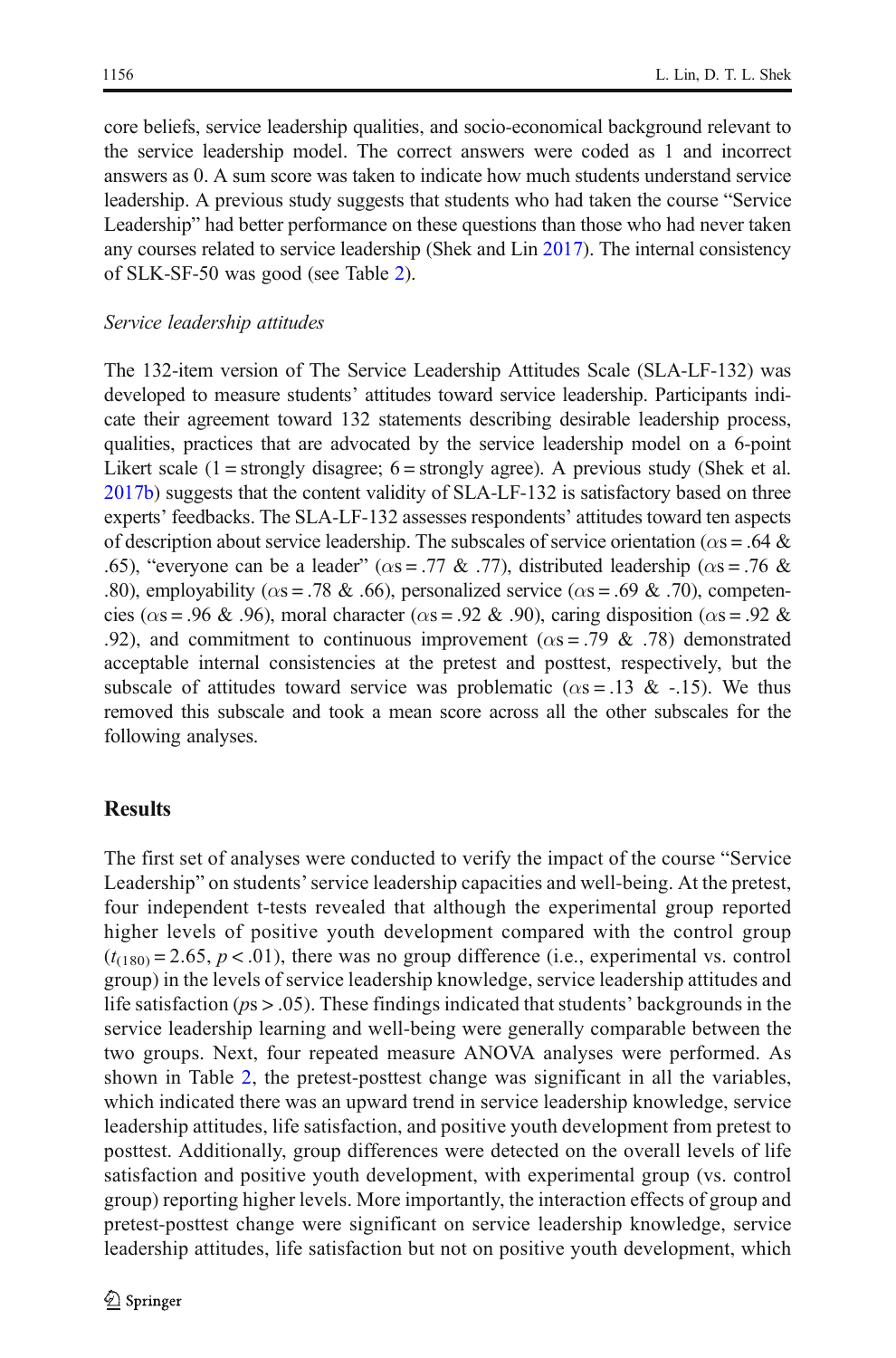indicated that students who took the course "Service Leadership" had greater improvement in service leadership knowledge, service leadership attitudes, life satisfaction during the course period, compared with those who had not never taken the course (see Fig. 2). The interaction effects on service leadership knowledge  $(F_{(1,176)} = 4.71, p < .05)$ , service leadership attitudes  $(F_{(1,176)} = 6.23, p < .05)$ , life satisfaction ( $F_{(1,176)} = 5.41$ ,  $p < .05$ ) remained significant when age and gender were controlled in the analyses. As there was a slight difference in the gender distributions of the experimental and control groups (though the difference was not statistically significant), we also conducted supplemental analyses to verify that such difference did not affect the results. We took 10 random samples of size 75 from the 105 control group participants with 24 males (the maximum number of males was 24) and 51 females, which was comparable to the gender ratio of experimental group. We conducted the repeated measure ANVOA by using these 10 random samples, and the results across different samples remained consistent with the main analyses. Therefore, Hypothesis 1 was supported and Hypothesis 2 was partially supported.

The second set of analyses were conducted to explore the association of the change in service leadership capacities and the change in well-being. As shown in Table [3,](#page-11-0) service leadership knowledge was only related to positive youth development at the pretest, while service leadership attitudes were positively related to positive youth development and life satisfaction at the pretest and posttest. These preliminary findings suggested that attitudes might be more relevant to well-being. We then used the cross-lagged models to estimate the correlated change of leadership capacities and well-being, and the results were shown in Table [4](#page-11-0). For the model of service leadership knowledge and life satisfaction, their correlated change was not significant, adjusting their concurrent association, temporal stabilities, and the cross-lagged effects. Similarly, the correlated change in the model of service leadership knowledge and positive youth development was not significant. Nevertheless, the correlated change in the model of service leadership attitudes and life satisfaction ( $\beta$ =.18,  $p < .05$ ) and the model of service leadership knowledge and positive youth development ( $\beta = .23$ ,  $p < .01$ ) were both significant. The correlated change between attitudes and life satisfaction ( $B = .03$ ,  $SE = .01$ ,  $\beta = .18$ ,  $p < .05$ ) and that between attitudes and positive youth development ( $B = .03$ ,  $SE = .01$ ,  $\beta = .23$ ,  $p < .05$ ) remained significant after age and gender were controlled in the models. These findings suggested that the increase in well-being may be related to the increased endorsement in service leadership attitudes but not the increased acquisition of service leadership knowledge.



Fig. 2 Interaction effects between pretest-posttest change and group (experimental vs. control group) on life satisfaction (a), service leadership knowledge (b) and, service leadership attitudes (c)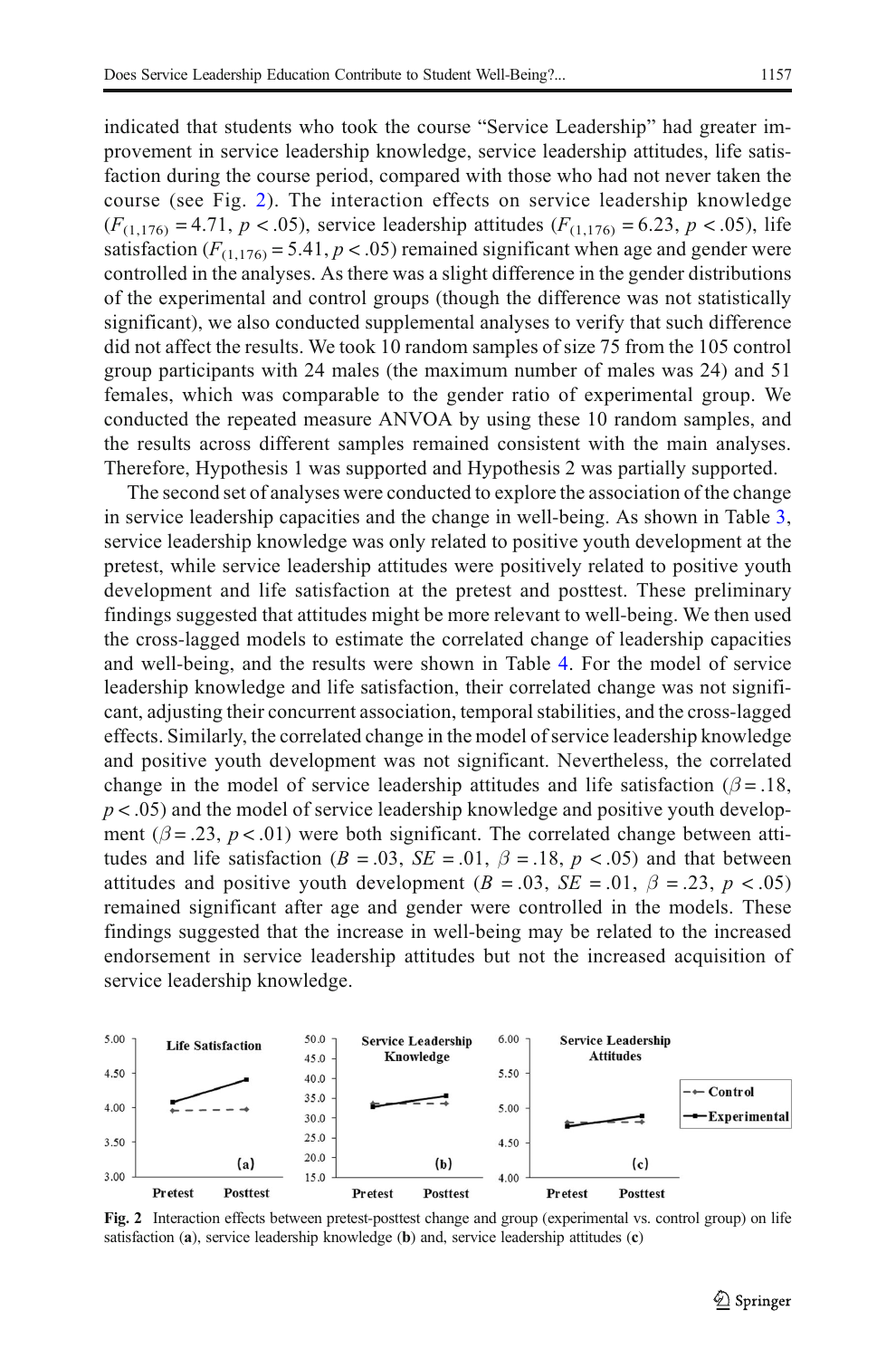|                |                              | 1                | $\overline{2}$   | 3                | $\overline{4}$   | 5             | 6                | 7                |
|----------------|------------------------------|------------------|------------------|------------------|------------------|---------------|------------------|------------------|
|                | Pretest variables            |                  |                  |                  |                  |               |                  |                  |
| 1              | Service leadership knowledge |                  |                  |                  |                  |               |                  |                  |
| $\overline{2}$ | Service leadership attitudes | .36 <sup>c</sup> |                  |                  |                  |               |                  |                  |
| 3              | Positive youth development   | .15 <sup>a</sup> | $.43^{\circ}$    |                  |                  |               |                  |                  |
| $\overline{4}$ | Life satisfaction            | .09              | .24 <sup>b</sup> | .51 <sup>c</sup> |                  |               |                  |                  |
|                | Posttest variables           |                  |                  |                  |                  |               |                  |                  |
| 5              | Service leadership knowledge | .60 <sup>c</sup> | .33 <sup>c</sup> | .09              | .18 <sup>a</sup> |               |                  |                  |
| 6              | Service leadership attitudes | $.27^{\circ}$    | $.62^{\circ}$    | .37 <sup>c</sup> | $.23^{\rm b}$    | $.43^{\circ}$ |                  |                  |
| 7              | Positive youth development   | .10              | $.24^{b}$        | $.62^{\circ}$    | .35 <sup>c</sup> | .10           | .36 <sup>c</sup> |                  |
| 8              | Life satisfaction            | .01              | .08              | .32 <sup>c</sup> | .51 <sup>c</sup> | .06           | $.21^{b}$        | .64 <sup>c</sup> |

<span id="page-11-0"></span>Table 3 Zero-order correlations of the study variables

### $a^a p < .05$

### $b$   $p < .01$

 $\degree p < .001$ 

# **Discussion**

In the contemporary higher education, growing financial and human resource has been invested to promote students' leadership development (Dugan and Komives [2007\)](#page-15-0). However, it is still inconclusive about whether such a great investment is worthy due to the inadequate rigorous evaluation (Posner [2009\)](#page-15-0). Besides, it is unknown whether students' leadership development benefits or endangers their well-being. Therefore, we addressed these questions based on a leadership course that nurtures service leadership of college students. First, with a quasi-experimental design, our study found that students who attended this leadership course showed greater enhancement in

Table 4 Coefficients of cross-lagged models

|                                             | B(SE)          |          |                 |                           |                                                                 |          |
|---------------------------------------------|----------------|----------|-----------------|---------------------------|-----------------------------------------------------------------|----------|
|                                             | CC             | CA       | TS <sub>1</sub> | TS <sub>2</sub>           | CLE1                                                            | CLE2     |
| Knowledge and life satisfaction             | $-.04(.28)$    | .41(.36) |                 |                           | $.66(.07)^c$ $.52(.07)^c$ $-.004(.01)$ $1.3(.59)^a$             |          |
| Attitudes and life satisfaction             | $.03(.01)^{a}$ |          |                 |                           | $.07(.02)^b$ $.58(.06)^c$ $.52(.07)^c$ $-.08(.13)$              | .05(.03) |
| Knowledge and positive youth<br>development | .14(.17)       | .46(.23) |                 | $.67(.07)^c$ $.64(.06)^c$ | .000(.00)                                                       | .06(.94) |
| Attitudes and positive youth<br>development | $.03(.01)^b$   |          |                 |                           | $.08(.02)^c$ $.55(.06)^c$ $.66(.07)^c$ $-.05(.08)$ $.10(.05)^a$ |          |

CC, Correlated change; CA, Concurrent association; TS1, Temporal stability of leadership variable; TS2, Temporal stability of well-being variable; CLE1, Cross-lagged effect of leadership variable on well-being variable; CLE2, Cross-lagged effect of well-being variable on leadership variable

$$
^{\rm b}p < .01
$$

 $\degree p < .001$ 

 $a^{a}$  p < .05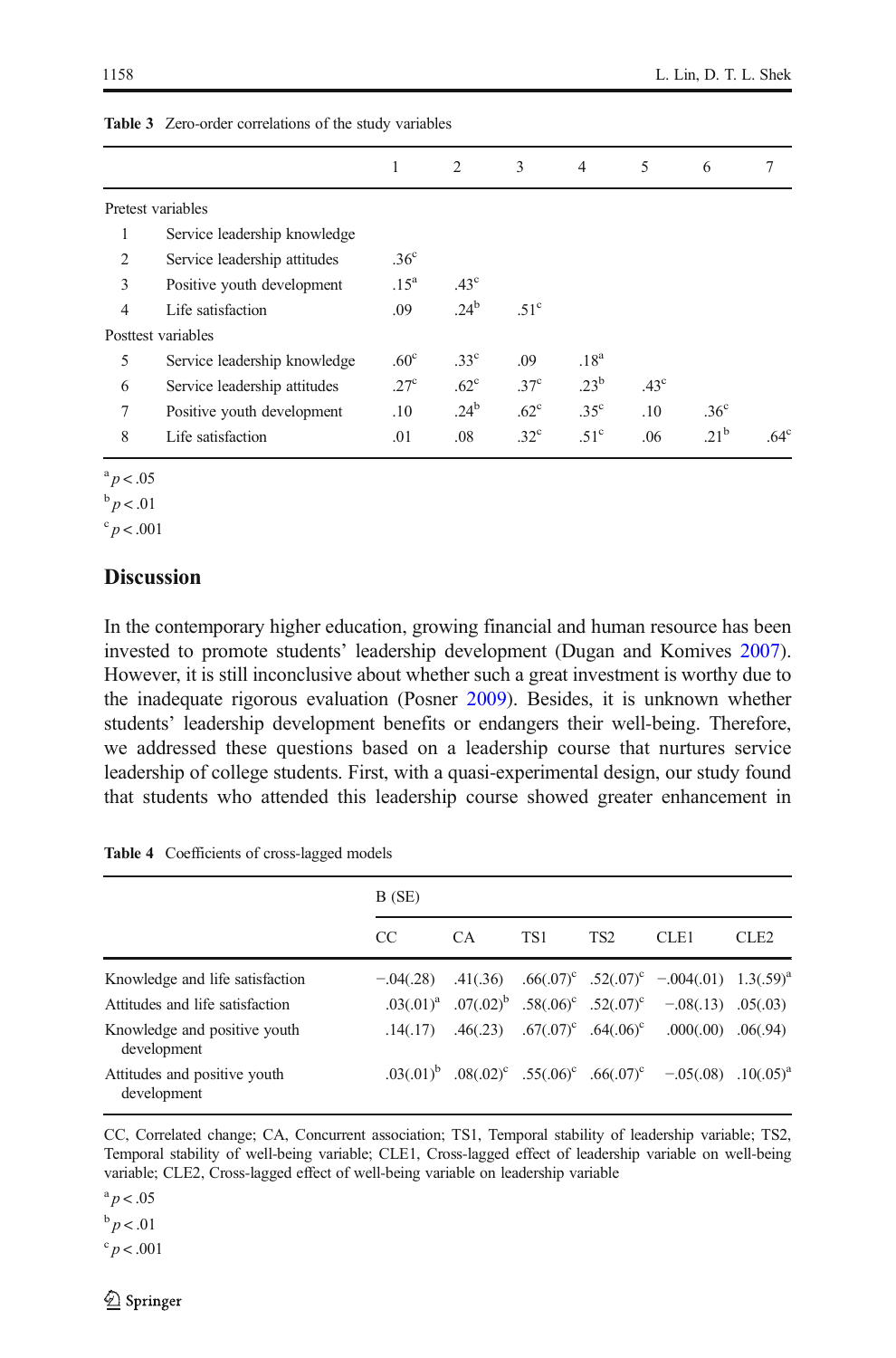service leadership capacities in terms of knowledge and attitudes and well-being in terms of life satisfaction, compared with those who had never attended this course. Second, the pretest-posttest change in service leadership attitudes but not knowledge was positively related to the change in life satisfaction and positive youth development.

Results of the current study point to at least two conclusions that are theoretically important and practically enlightening. First, leadership capacities can be nurtured. Our findings are more convincing compared with evaluation studies with pre-experimental design and correlational studies (e.g., Shek and Lin [2015](#page-16-0)), as they were derived from a quasi-experimental design that can inform (though cannot fully demonstrate) the potential cause-and-effect link between leadership program and developmental outcomes.

Contemporary student leadership development theories (e.g., Kouzes and Posner [2002;](#page-15-0) Rost and Barker [2000;](#page-16-0) Shek et al. [2018](#page-16-0)) conceptualized leadership in relation to the contribution to the common good, and uphold the cultivation of capacities that enable one to transcend beyond the self in a leadership process, including moral values such as integrity, other-oriented qualities such as caring toward others, and a service mindset. The course "Service Leadership" demonstrated that the knowledge about and positive attitudes toward these leadership ideologies are educable. These leadership capacities are important, as when students understand the theories underlying service leadership and endorse the beliefs and values of the service leadership, they are more likely to reflect on and make their behaviors congruent with service leadership (see Owen [2012](#page-15-0)). The success of the course may be due to the experiential and reflective learning approach which has been regarded as critical to maximize leadership learning effectiveness (Dugan and Komives [2010](#page-15-0); Eich [2008;](#page-15-0) Riggio et al. [2003;](#page-15-0) Wisniewski [2010\)](#page-16-0). The teachers adopted multiple approaches to facilitate students' engagement and reflection. According to Roberts [\(2008\)](#page-15-0)'s survey among university students, five class activities were regarded as having the greatest impact on learning, which included relating the materials to students' lives, watching videos about course concepts, group discussion, discussion with classmates and teachers, and leading a discussion. Most of the activities were employed in the service leadership class. For example, teachers often conducted group discussions, and sometimes, a debate to facilitate the learning. Differences and disagreement may inspire students to think and reflect (Kolb and Kolb [2009](#page-15-0)).

The successful case of the course "Service Leadership" informs leadership educators that class learning can be an effective approach to nurture leadership capacities. Compared with the leadership programs that involve outside activities such as community service, positional training, and leadership retreats, in-class learning can reach more students and is less costly. Tertiary institutions may consider incorporating leadership course into the curriculum so as to maximize the number of students benefiting from leadership programs.

The second conclusion is that leadership development is related to the growth of well-being among college students. Contemporary theories of student leadership development have integrated development in cognitive and psychosocial domains (Owen [2012\)](#page-15-0). Accordingly, leadership programs are encouraged to promote the personal growth of students beyond learning specific skills. The course "Service Leadership" exemplifies this holistic approach. For example, teachers tried to enhance students'selfawareness and self-understanding in different domains such as their competencies,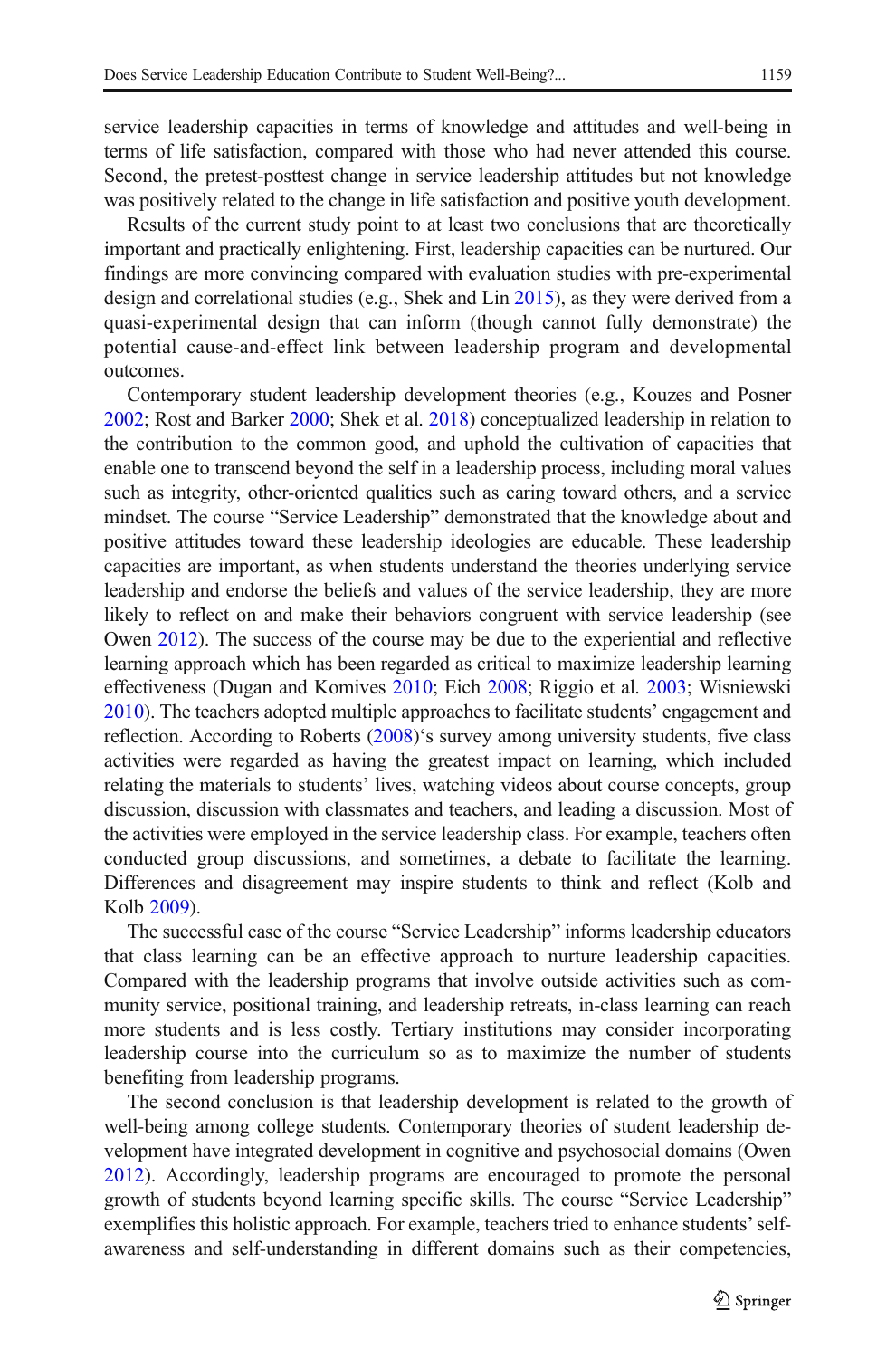character strengths, and purpose in life. With a holistic development objective, it is likely that leadership program can foster student well-being. Our findings echo the argument of Stephens and Beatty [\(2015\)](#page-16-0) that leadership development would transform many aspects of life beyond leadership. They used the social change model of leadership development to conceptually illustrate how capacities of social responsible leadership contribute to academic determination, engaged learning, diverse citizenship, social connectedness, and positive perspective. We further provided empirical evidence that leadership development can foster life satisfaction.

However, we did not find support for the positive impact of the course on positive youth development. On the one hand, there are multiple college experiences that may contribute to the growth of students' positive functioning. For example, taking a servicelearning course which integrates community service and reflection will contribute to social competence and moral competence (Conway et al. [2009\)](#page-15-0). Therefore, a single leadership course may not outperform other college experiences. On the other hand, we used a brief scale which might not fully capture students' specific positive functioning. For example, emotional competence was measured by one item about emotional management, but emotional competence also entails recognition, discrimination, and use of emotions (Mayer et al. [1999](#page-15-0)). Future studies that use a longer measurement tool may inform more about the role of leadership program in enhancing positive functioning.

The effectiveness in promoting life satisfaction has implications for multiple stakeholders of leadership programs. It informs educational leaders that the value of leadership programs can be extended to student well-being, and thus it deserves more investment. In the design and implementation of leadership programs, educators can think more about how to maximize the positive impact on student well-being. For example, nurturing leadership through a holistic lens may be an effective way. Researchers also need to incorporate student well-being into the understanding of leadership development process, try to identify the breadth and strength of the leadership program effects on student well-being, and figure out the leadership development factors that are more relevant to student well-being.

Our study provides preliminary evidence for factors related to the growth in wellbeing. Although knowing and being are two important components of student development (see Komives et al. [2013\)](#page-15-0), our study indicates that one's internal positive attitudes toward service leadership are more related to their well-being. Service leadership attitudes represent a set of humanistic and systemic leadership attitudes (see Wielkiewicz and Stelzner [2005\)](#page-16-0). For example, it emphasizes everyone's potential to become a leader and the importance of possessing moral character and demonstrating caring behavior in the leadership process. Adopting such leadership attitudes reflect a more mature leadership identity (Komives et al. [2005](#page-15-0)). Also, it may positively influence how students view themselves and their lives. Thus, it may nurture students' well-being. In contrast, simply obtaining more service leadership knowledge seems not helpful to well-being. Some students may just learn the knowledge for a better grade instead of striving to reflect on the service leadership beliefs and values and turn it into their own internal attitudes.

These findings are very enlightening to leadership educators. Although leadership program usually entails knowledge, attitudes and skills, leadership educators may need to know that the transformation of attitudes is more important for students to live a good life, compared with the acquisition of knowledge. However, attitudinal change cannot be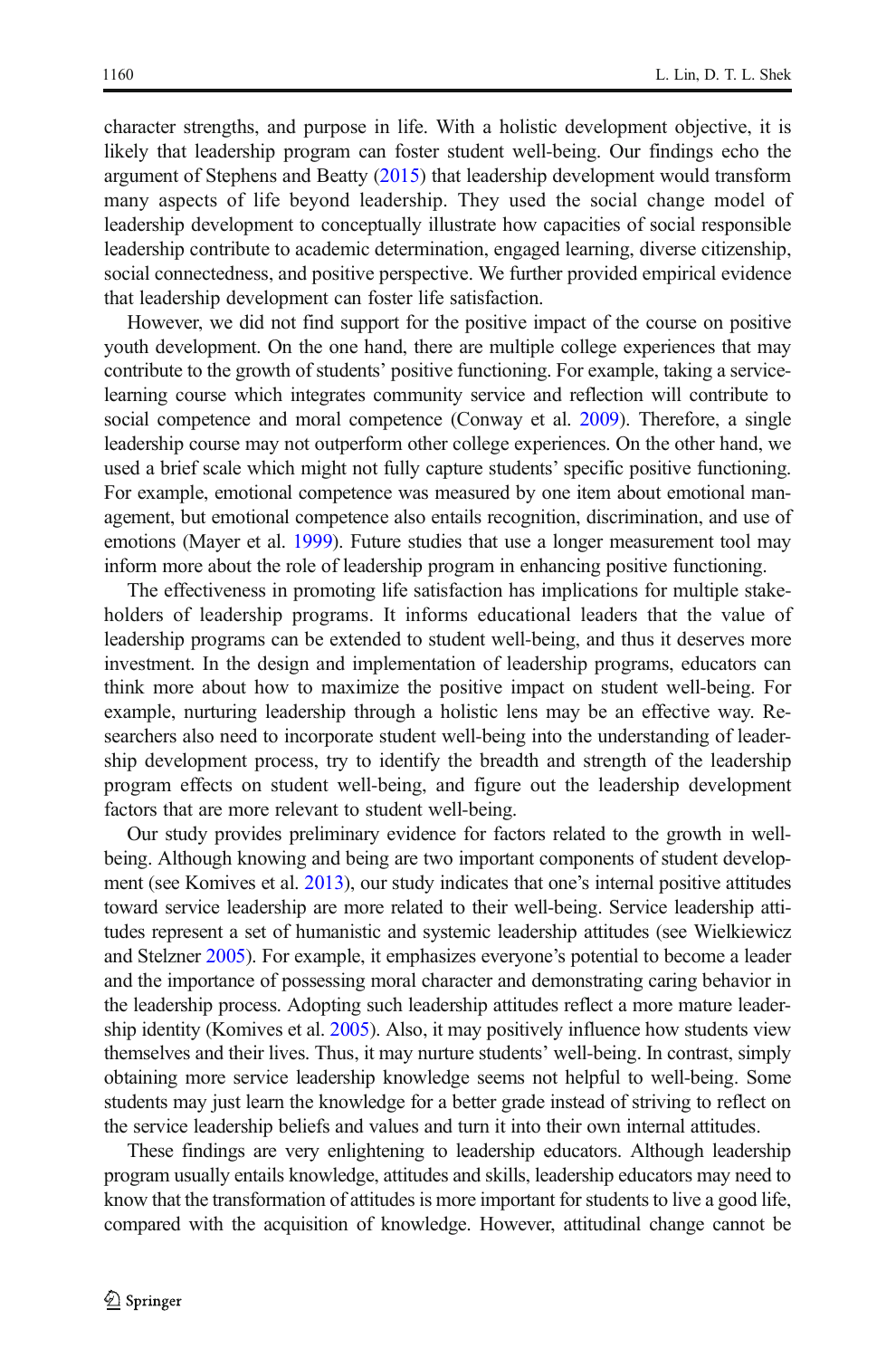<span id="page-14-0"></span>forced (Owen [2012](#page-15-0)). Leadership program should create better opportunities and environments which facilitate students to obtain insights with the guidance of the teachers.

Several limitations of this study should be noted. First, the current conclusion relied on one leadership course, and thus the generalizability may be limited. Second, the correlated change findings represent a correlational relationship instead of a causal relationship, and thus we could not exclude the possibility of a reverse causality, that is, well-being fosters the enhancement in service leadership attitudes. The cross-lagged effect of positive youth development on service leadership attitudes detected in this study suggests that it is possible that students with greater positive youth development levels are readier to endorse service leadership attitudes. Nevertheless, the current study at least indicates that leadership development goes hand in hand with well-being growth. We suggest future studies to measure the variables on multiple time points, which enables researchers to investigate whether the growth in service leadership attitudes would lead to greater subsequent well-being through latent growth curve modeling (see Wang and Pomerantz [\(2009\)](#page-16-0) for an example). Finally, it is possible that the improvement detected between the pretest and posttest represents a "honeymoon effect" that would fade out with time (Rosch and Schwartz [2009\)](#page-16-0). To test whether the effectiveness of leadership programs would last long, future studies are encouraged to adopt a follow-up test a few months after the completion of the program.

Despite the shortcomings, we believe the current study offers new insights to researchers and practitioners interested in leadership programs and well-being of young people. We provided evidence to support the view that leadership capacities can be taught. By linking leadership program to student well-being, we open-up a new direction of research that explicates the relationship between leadership development and well-being of youngsters.

Acknowledgements This paper was presented at the Annual Conference of the International Society of Quality for Life Studies at Innsbruck, Austria in September 2017. This paper and the related research project on the development of the assessment tools for the Service Leadership Model are financially supported by the Victor and William Fung Foundation and the Endowed Professorship in Service Leadership and Education at The Hong Kong Polytechnic University.

#### Compliance with Ethical Standards

Conflict of Interest The authors declared no potential conflicts of interest with respect to the research, authorship, and/or publication of this article.

Open Access This article is distributed under the terms of the Creative Commons Attribution 4.0 International License (http://creativecommons.org/licenses/by/4.0/), which permits unrestricted use, distribution, and reproduction in any medium, provided you give appropriate credit to the original author(s) and the source, provide a link to the Creative Commons license, and indicate if changes were made.

#### **References**

Allemand, M., & Martin, M. (2016). On correlated change in personality. European Psychologist, 21, 237–253.

- Astin, H. S., & Astin, A. W. (1996). A social change model of leadership development: Guidebook (version iii). Los Angeles: University of California.
- Bass, B. M., & Steidlmeier, P. (1999). Ethics, character, and authentic transformational leadership behavior. The Leadership Quarterly, 10(2), 181–217.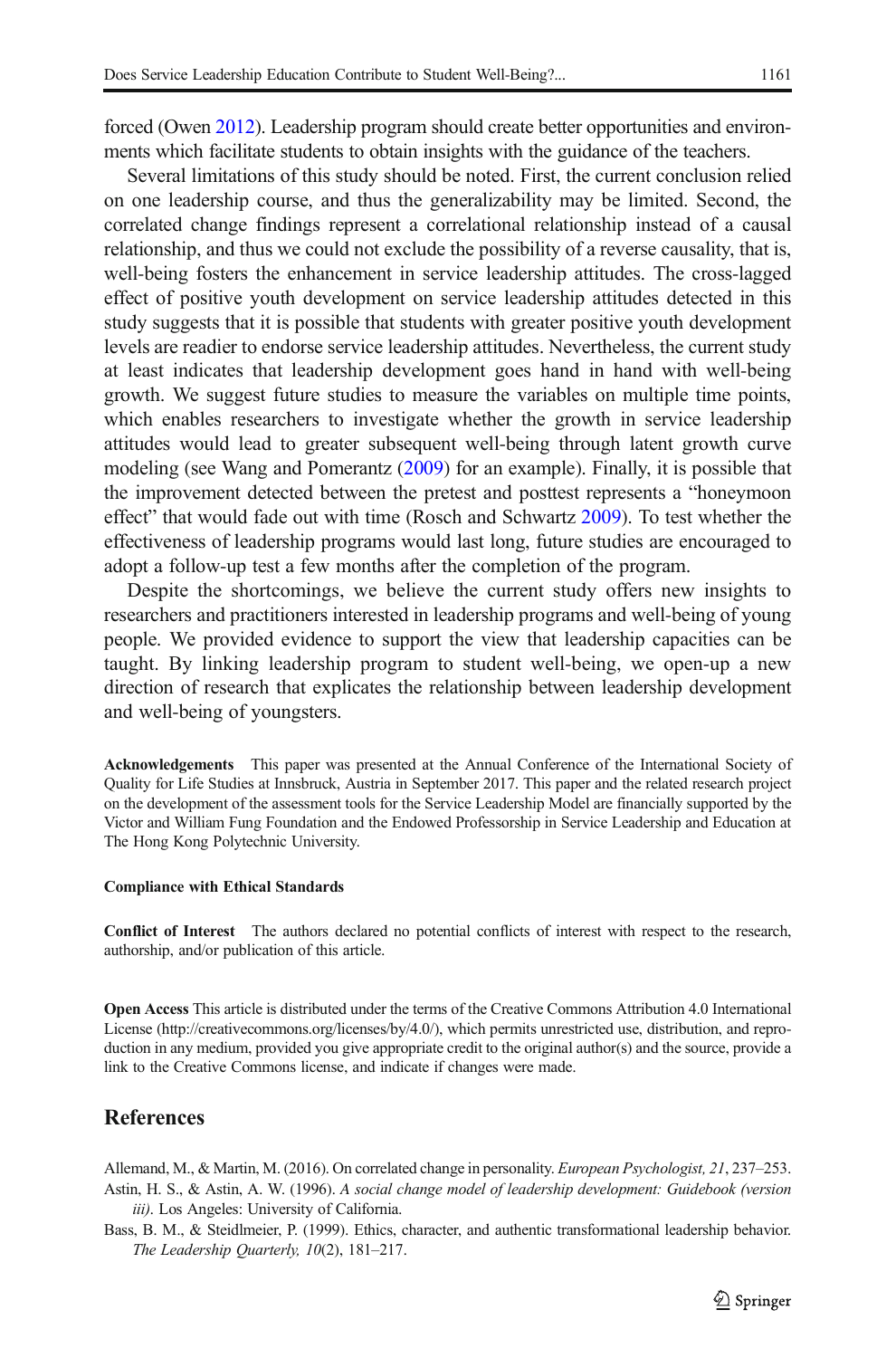- <span id="page-15-0"></span>Binard, K., & Brungardt, C. (1997). Learning leadership: Assessing students at the Community College of Denver. Journal of Leadership Studies, 4(4), 128–140.
- Black, A. M., & Earnest, G. W. (2009). Measuring the outcomes of leadership development programs. Journal of Leadership and Organizational Studies, 16(2), 184–196.
- Brungardt, C., Greenleaf, J., Brungardt, C., & Arensdorf, J. (2006). Majoring in leadership: A review of undergraduate leadership degree programs. Journal of Leadership Education, 5(1), 4–25.
- Chung, P. (2011). HKI-SLAM definition of Service Leadership. Retrieved from [http://hki-slam.org/index.](http://hki-slam.org/index.php?r=article&catid=1&aid=11#leadership) [php?r=article&catid=1&aid=11#leadership](http://hki-slam.org/index.php?r=article&catid=1&aid=11#leadership)
- Chung, P., & Bell, A. H. (2012). Service reborn: The knowledge, skills and attitudes of service companies (1st ed.). New York: Lexingford Publishing.
- Chung, P., & Bell, A. H. (2015). 25 principles of Service Leadership (1st ed.). New York: Lexingford Publishing.
- Colfax, R. S., Rivera, J. J., & Perez, K. T. (2010). Applying emotional intelligence (EQ-I) in the workplace: Vital to global business success. Journal of International Business Research, 9(1), 89–98.
- Conway, J. M., Amel, E. L., & Gerwien, D. P. (2009). Teaching and learning in the social context: A metaanalysis of service learning's effects on academic, personal, social, and citizenship outcomes. Teaching of Psychology, 36(4), 233–245.
- Cress, C. M., Astin, H. S., Zimmerman-Oster, K., & Burkhardt, J. C. (2001). Developmental outcomes of college students' involvement in leadership activities. Journal of College Student Development, 42(1), 15–27.
- Diener, E., Emmons, R. A., Larsen, R. J., & Griffin, S. (1985). The Satisfaction With Life Scale. Journal of Personality Assessment, 49(1), 71–75.
- Dugan, J. P., & Komives, S. R. (2007). Developing leadership capacity in college students: Findings from a national study. A report from the multi-institutional study for leadership. College Park: National Clearinghouse for Leadership Programs.
- Dugan, J. P., & Komives, S. R. (2010). Influences on college students' capacities for socially responsible leadership. Journal of College Student Development, 51(5), 525–549.
- Dugan, J. P., Bohle, C. W., Gebhardt, M., Hofert, M., Wilk, E., & Cooney, M. A. (2011). Influences of leadership program participation on students' capacities for socially responsible leadership. Journal of Student Affairs Research and Practice, 48(1), 65–84.
- Eich, D. (2008). A grounded theory of high-quality leadership programs: Perspectives from student leadership development programs in higher education. Journal of Leadership and Organizational Studies, 15(2), 176–187.
- Ewing, J. C., Bruce, J. A., & Ricketts, K. G. (2009). Effective leadership development for undergraduates: How important is active participation in collegiate organizations? Journal of Leadership Education, 7(3), 118–131.
- Haber, P. (2006). Structure, design, and models of student leadership programs. In S. R. Komives, J. P. Dugan, J. E. Owen, C. Slack, & W. Wagner (Eds.), Handbook for student leadership programs (pp. 29–51). College Park: National Clearinghouse for Leadership Programs.
- Klimstra, T. A., Bleidorn, W., Asendorpf, J. B., van Aken, M. A. G., & Denissen, J. J. A. (2013). Correlated change of Big Five personality traits across the lifespan: A search for determinants. Journal of Research in Personality, 47(6), 768-777.
- Kolb, A. Y., & Kolb, D. A. (2009). Experiential Learning Theory: A dynamic, holistic approach to management learning, education and development. In S. J. Armstrong & C. V. Fukami (Eds.), The SAGE handbook of management learning, education and development (pp. 42–68). London: SAGE.
- Komives, S. R., Owen, J. E., Longerbeam, S. D., Mainella, F. C., & Osteen, L. (2005). Developing a leadership identity: A grounded theory. Journal of College Student Development, 46(6), 593–611.
- Komives, S. R., Lucas, N., & McMahon, T. R. (2013). Exploring leadership: For college students who want to make a difference (3rd ed.). San Francisco: Jossey-Bass.
- Kouzes, J. M., & Posner, B. Z. (2002). The leadership challenge (3rd ed.). San Francisco: Jossey-Bass.
- Lusch, R. F., Vargo, S. L., & O'Brien, M. (2007). Competing through service: Insights from service-dominant logic. Journal of Retailing, 83(1), 5-18.
- Mayer, J. D., Caruso, D. R., & Salovey, P. (1999). Emotional intelligence meets traditional standards for an intelligence. Intelligence, 27(4), 267–298.
- Owen, J. E. (2012). Using student development theories as a conceptual framework in leadership education. New Directions for Student Services, 2012(140), 17–35.
- Posner, B. Z. (2009). A longitudinal study examining changes in students' leadership behavior. Journal of College Student Development, 50(5), 551–563.
- Riggio, R. E., Ciulla, J. B., & Sorenson, G. J. (2003). Leadership education at the undergraduate level: A liberal arts approach to leadership development. In S. E. Murphy & R. E. Riggio (Eds.), The future of leadership development (pp. 223–236). Mahwah: Lawrence Erlbaum Associates.
- Roberts, C. (2008). Developing future leaders: The role of reflection in the classroom. Journal of Leadership Education, 7(1), 116–130.